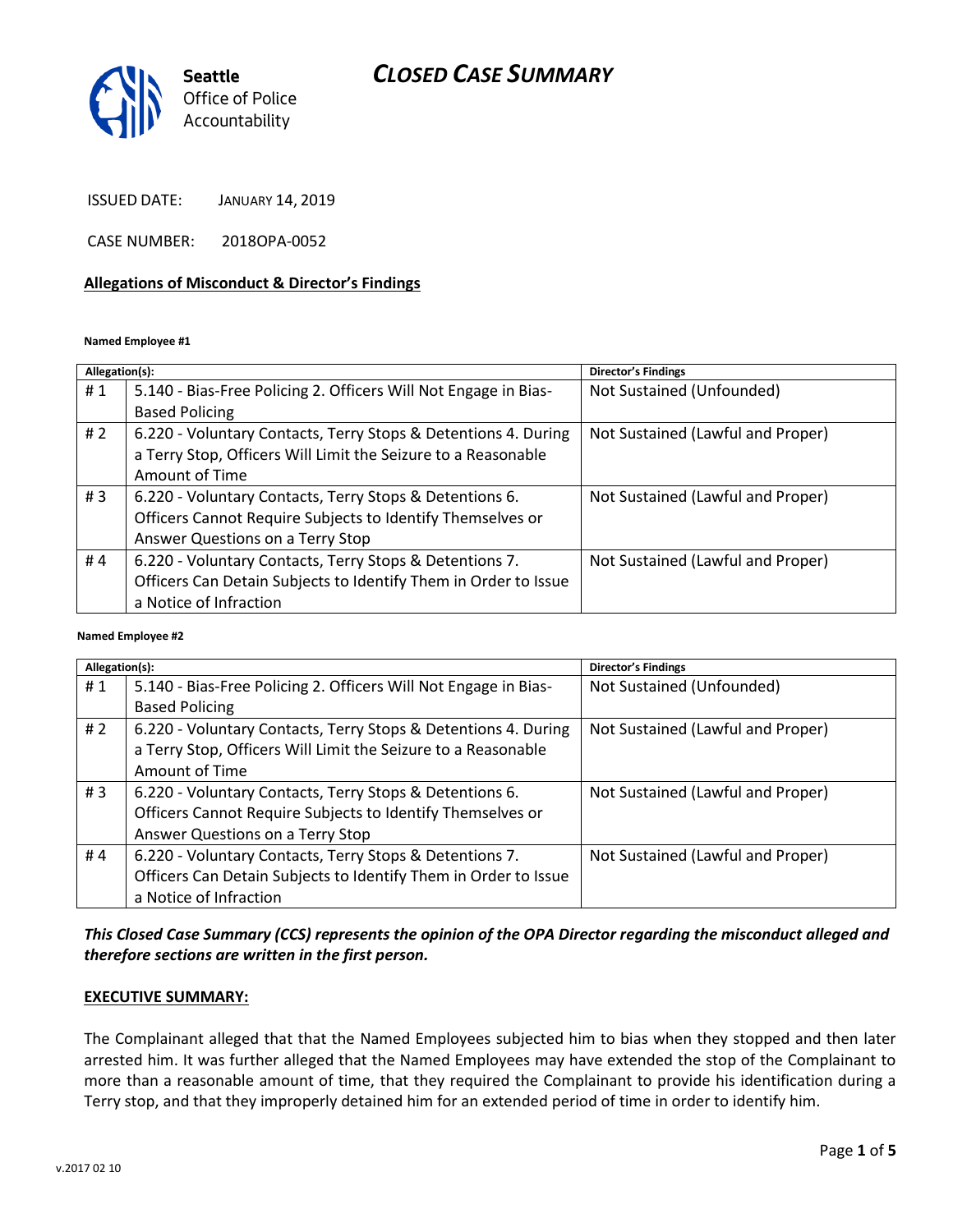

# *CLOSE CASE SUMMARY*

OPA CASE NUMBER: 2018OPA-0052

#### **ADMINISTRATIVE NOTE:**

Due to high investigatory caseloads and the time it took to complete the additional investigation requested by the OPA Auditor, this investigation was completed and the DCM submitted past the 180-day deadline.

#### **ANALYSIS AND CONCLUSIONS:**

## **Named Employee #1 - Allegation #1** *5.140 - Bias-Free Policing 2. Officers Will Not Engage in Bias-Based Policing*

SPD policy prohibits biased policing, which it defines as "the different treatment of any person by officers motivated by any characteristic of protected classes under state, federal, and local laws as well other discernible personal characteristics of an individual." (SPD Policy 5.140.) This includes different treatment based on the race of the subject. (*See id*.)

The Complainant alleged that the Named Employees stopped him based on bias. Specifically, the Complainant contended that they did so because he was African-American and unsheltered. The Named Employees stated that, to the contrary, the sole reason they stopped the Complainant was because he was riding his bicycle without a helmet in violation of the King County Health Code.

As part of its investigation, OPA researched the stops made by the Named Employees to see whether there was any evidence of bias on their part. Over the two-month period preceding this incident, NE#1 stopped 17 individuals for a variety of potential infractions and/or criminal activity. Of those 17 individuals, 12 were Caucasian, two were African-American, and two others were race unknown. Five of NE#1's stops involved a subject who was riding a bicycle without a helmet and, of those, four of the subjects were Caucasian and one was African-American.

NE#2 conducted 11 stops in the same two-month period, which involved 21 individuals. Of the individuals stopped, 18 were Caucasian, one was identified as Asian, and two were African-American. Two of the 11 stops involved subjects riding a bicycle without a helmet. One of those stops involved both an Asian male and African-American male. The second stop involved a Caucasian male.

Based on the above, as well as on the documentation and Department video in this case, I find insufficient evidence to establish that the Named Employees engaged in biased policing. For these reasons, I recommend that this allegation be Not Sustained – Unfounded as against both Named Employees.

Recommended Finding: **Not Sustained (Unfounded)**

#### **Named Employee #1 - Allegation #2**

## *6.220 - Voluntary Contacts, Terry Stops & Detentions 4. During a Terry Stop, Officers Will Limit the Seizure to a Reasonable Amount of Time*

SPD Policy 6.220-POL-4 requires that officers limit Terry stops to a reasonable amount of time. It instructs that "subjects may only be seized for that period of time necessary to effect the purpose of the stop" and further states that "officers may not extend a detention solely to await the arrival of a supervisor." (SPD Policy 6.220-POL-4.)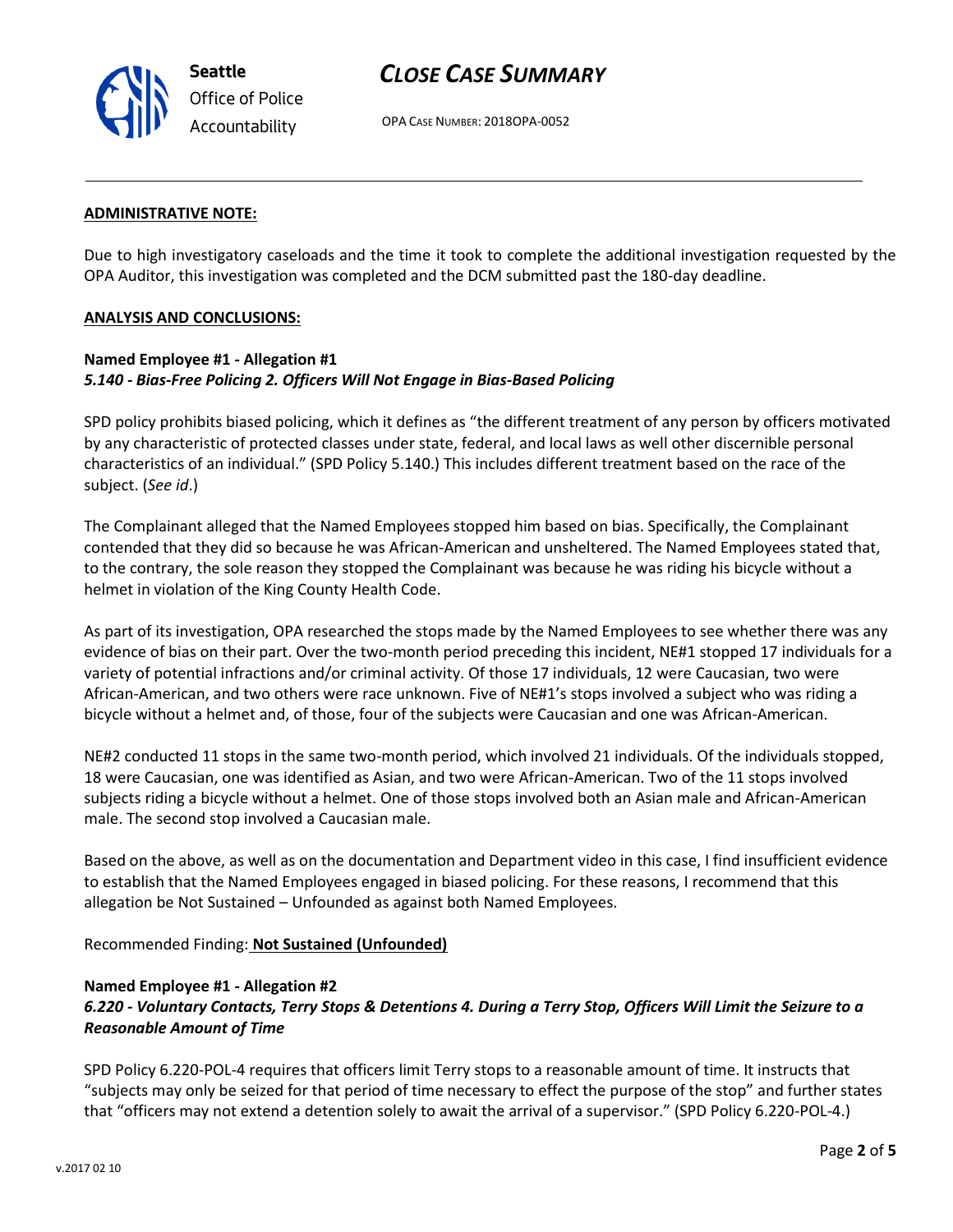

# *CLOSE CASE SUMMARY*

OPA CASE NUMBER: 2018OPA-0052

As discussed above, the officers stopped the Complainant for riding his bicycle. This was a violation of law for which the officers had probable cause to issue a citation. Moreover, in order to issue the citation, the officers were permitted to require the Complainant's identification.

After the detention was effectuated, the officers asked the Complainant to identify himself. He provided a first and last name at that time; however, the Named Employees believed this information to be false. The Named Employees believed this based on the Complainant saying to the officers that he did not have a middle initial, his initial refusal to tell them how old he was, and his fluctuations when describing his height. He further had no state-issued identification on his person and said that he was from out of state. The Named Employees spent the first 17 minutes of the detention trying to unsuccessfully identify the Complainant. An Acting Sergeant then arrived on the scene and tried to help identify the Complainant. The officers collectively attempted to do so until approximately 43 minutes into the detention when the Acting Sergeant asked the Complainant whether he would agree to be fingerprinted in the field. The Complainant again refused to cooperate and was placed under arrest for obstruction.

Here, the officers detained the Complainant for a total of 43 minutes. This is significantly longer than the 20 minutes that is viewed as the outside of a presumptively reasonable detention. That being said, I find that this detention was reasonable as the length of the detention was based on the Complainant's ongoing refusal to cooperate. The officers were legally permitted to require the Complainant to identify himself. When he did not do so and provided them with false information, they were allowed to continue to detain him until he could be identified.

As such, I recommend that this allegation be Not Sustained – Lawful and Proper as against both Named Employees.

Recommended Finding: **Not Sustained (Lawful and Proper)**

### **Named Employee #1 - Allegation #3**

## *6.220 - Voluntary Contacts, Terry Stops & Detentions 6. Officers Cannot Require Subjects to Identify Themselves or Answer Questions on a Terry Stop*

SPD Policy 6.220-POL-6 holds that "officers cannot require subjects to identify themselves or answer questions on a Terry stop." While officers are entitled to request this information, they cannot mandate it. The policy further states that: "Officers may not transport a person to any police facility or jail merely for the purpose of identifying them unless they have probable cause for arrest." (SPD Policy 6.220-POL-6.) Lastly, the policy permits arrests for false reporting when a subject provides false written or oral identification. (*Id*.)

As discussed more fully above and below, the Named Employees were permitted to require the Complainant to identify himself as they had the legal authority to issue him a citation. As such, the prohibition on doing so set forth in this policy is inapplicable to this incident. Accordingly, I recommend that this allegation be Not Sustained - Lawful and Proper as against both Named Employees.

### Recommended Finding: **Not Sustained (Lawful and Proper)**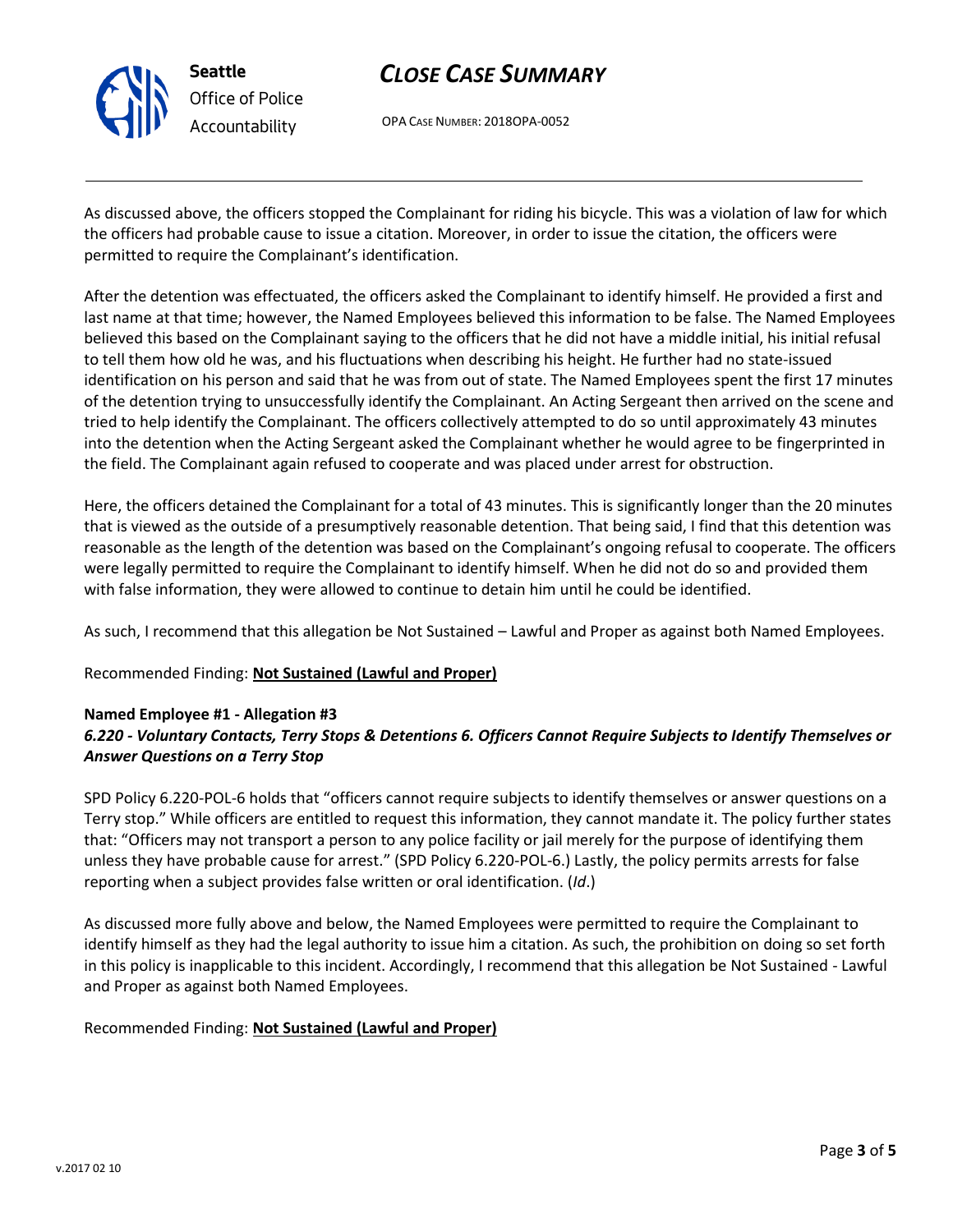



OPA CASE NUMBER: 2018OPA-0052

### **Named Employee #1 - Allegation #4** *6.220 - Voluntary Contacts, Terry Stops & Detentions 7. Officers Can Detain Subjects to Identify Them in Order to Issue a Notice of Infraction*

SPD Policy 6.220-POL-7 states that, where officers have probable cause to issue a notice of infraction for any City ordinance violation, they may detain the subject for a reasonable amount of time to identify the subject. If the subject refuses to provide identification, the officer may request that a fingerprinting kit be brought to the scene and used to identify the subject. (SPD Policy 6.220-POL-7.) Subjects who then "refuse or physically resist being fingerprinted or who leave while waiting for the fingerprinting kit can be arrested for obstructing." (*Id*.)

The Named Employees had probable cause to issue an infraction to the Complainant. When he provided identifying information that the Named Employees reasonably believed was false, they were permitted to detain the Complainant to identify him using a Mobile Fingerprint Reader. Further, when he refused to allow himself to be fingerprinted, the Named Employees appropriately arrested the Complainant for obstruction.

As such, I find that the Named Employees complied with the requirements of this policy and I recommend that this allegation be Not Sustained – Lawful and Proper as against both Named Employees.

## Recommended Finding: **Not Sustained (Lawful and Proper)**

## **Named Employee #2 - Allegation #1**

## *5.140 - Bias-Free Policing 2. Officers Will Not Engage in Bias-Based Policing*

For the same reasons as stated above (*see* Named Employee #1, Allegation #1), I recommend that this allegation be Not Sustained – Unfounded.

Recommended Finding: **Not Sustained (Unfounded)**

### **Named Employee #2 - Allegation #2** *6.220 - Voluntary Contacts, Terry Stops & Detentions 4. During a Terry Stop, Officers Will Limit the Seizure to a Reasonable Amount of Time*

For the same reasons as stated above (*see* Named Employee #1, Allegation #2), I recommend that this allegation be Not Sustained – Lawful and Proper.

Recommended Finding: **Not Sustained (Lawful and Proper)**

## **Named Employee #2 - Allegation #3**

## *6.220 - Voluntary Contacts, Terry Stops & Detentions 6. Officers Cannot Require Subjects to Identify Themselves or Answer Questions on a Terry Stop*

For the same reasons as stated above (*see* Named Employee #1, Allegation #3), I recommend that this allegation be Not Sustained – Lawful and Proper.